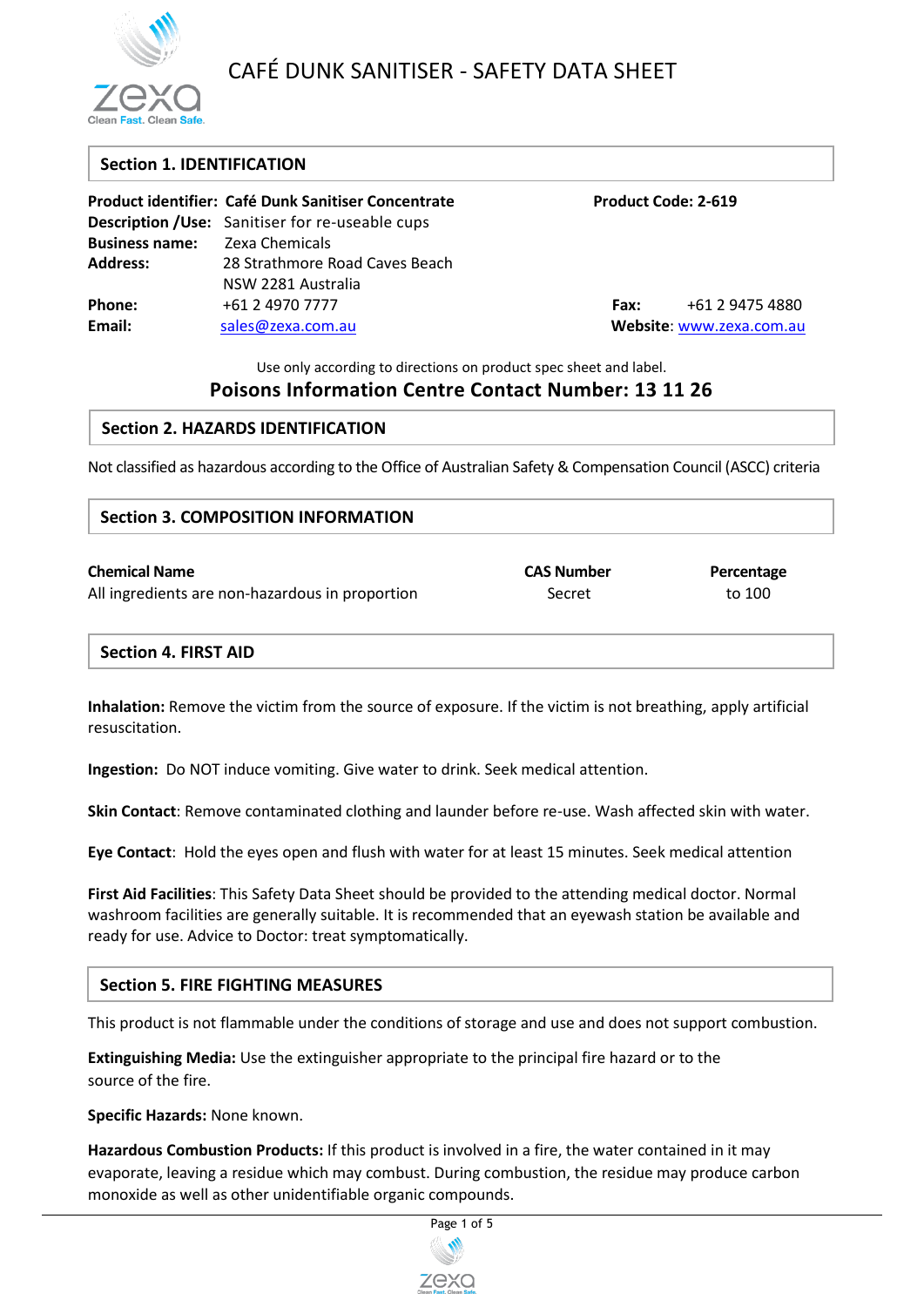

# CAFÉ DUNK SANITISER - SAFETY DATA SHEET

**Protective Equipment:** Fire fighters are to wear protective equipment appropriate to the principal fire hazard or the source of the fire. No special protective equipment required if this product is involved in a fire.

**Flash Point:** This product will not flash and does not support combustion.

**Flammability:** This product is not flammable under the conditions of use and does not support combustion.

## **Section 6. ACCIDENTAL RELEASE MEASURES**

#### **Spills & Disposal**

Note: spillages are slippery. Wear appropriate protective equipment. Cordon off the spillage area. Isolate the source of the spillage or leak. Contain the spillage using a suitable non-flammable absorbent material such as sand or diatomaceous earth and then transfer into sealed plastic containers for disposal.

## **Section 7. HANDLING AND STORAGE**

Store in plastic containers in a clean, dry, cool, well ventilated place away from foodstuffs. Keep containers sealed when not in use. It is recommended that this product be dispensed through approved dispensers.

## **Section 8. EXPOSURE CONTROLS AND PERSONAL PROTECTION**

#### **National Exposure**

No value assigned by NOHSC for any ingredients used in this product.

Not required under normal conditions of use. Wear chemical goggles if handling large amounts and if splashing is likely to occur. Eng. Controls Natural ventilation adequate under normal conditions of use.

## **Section 9. PHYSICAL AND CHEMICAL PROPERTIES**

| Appearance:                     | Liquid         | Colour:                    | Green            |
|---------------------------------|----------------|----------------------------|------------------|
| Flashpoint $(°C)$ :             | Not applicable | <b>Boiling Point (ºC):</b> | 102              |
| <b>Flammability Limits (%):</b> | Not flammable  | <b>Vapour Pressure:</b>    | Not available    |
| <b>Water Solubility:</b>        | Complete       | <b>Specific Gravity:</b>   | 1.03             |
| pH:                             | $9.5 - 10.5$   | Odour:                     | <b>Odourless</b> |

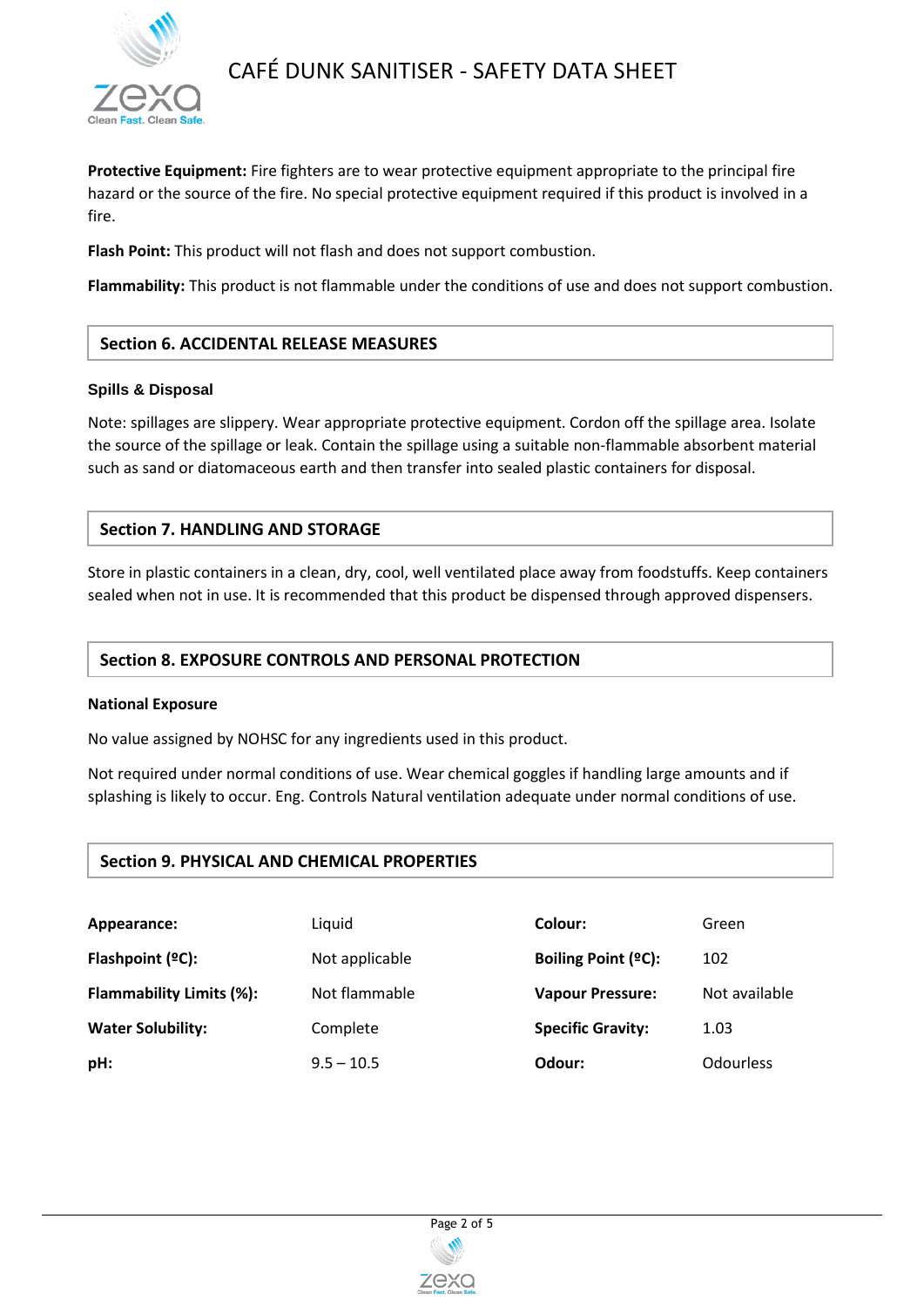

## **Section 10. STABILITY AND REACTIVITY**

| <b>Reactivity:</b>               | Hazardous polymerization will not occur                                                            |  |
|----------------------------------|----------------------------------------------------------------------------------------------------|--|
| Stability:                       | Considered stable. For extended storage life, store below 30°C and keep<br>out of direct sunlight. |  |
| <b>Hazardous Polymerisation:</b> | Will not occur.                                                                                    |  |
| <b>Materials to Avoid:</b>       | Strong oxidising agents. Acids                                                                     |  |
| <b>Conditions to Avoid:</b>      | No known conditions to avoid.                                                                      |  |

## **Section 11. TOXICOLOGY INFORMATION**

No adverse health effects expected if the product is handled in accordance with this Safety Data Sheet and the product label.

| <b>Information on Route of Exposure Acute Toxicity:</b>                |                  |                |                                                                 |
|------------------------------------------------------------------------|------------------|----------------|-----------------------------------------------------------------|
| Ingestion:                                                             | No effects known |                |                                                                 |
| <b>Eye Contact:</b>                                                    | No effects known |                |                                                                 |
| <b>Skin Contact:</b>                                                   | No effects known |                |                                                                 |
| Inhalation:                                                            | irritation       |                | In large amounts can cause headache, nausea and mucous membrane |
| <b>Skin Corrosion/Irritation:</b>                                      | Not classified   |                |                                                                 |
| <b>Serious Eye Damage/Irritation:</b>                                  |                  | Not classified |                                                                 |
| <b>Respiratory or Skin Sensitisation:</b>                              |                  | Not classified |                                                                 |
| <b>Germ Cell Mutagenicity:</b>                                         |                  | Not classified |                                                                 |
| Carcinogenicity:                                                       |                  | Not classified |                                                                 |
| <b>Reproductive Toxicity:</b>                                          |                  |                | Not classified                                                  |
| Specific Target Organ Toxicity (STOT) - Single Exposure:               |                  |                | Not classified                                                  |
| <b>Specific Target Organ Toxicity (STOT)</b> - Repeated Exposure:      |                  |                | Not classified                                                  |
| <b>Aspiration Hazard:</b>                                              |                  |                | Not classified                                                  |
| Immediate, Delayed or Chronic Health Effects From Exposure: None known |                  |                |                                                                 |

## **Section 12. ECOLOGICAL INFORMATION**

**Ecotoxicity:** No product data available. **Persistence and Degradability:** Not readily biodegradable. **Bioaccumulative Potential:** Low bioaccumulation potential. **Mobility in Soil:** Low sorption to soil/sediment, moderate migration to ground water. (Estimated Log KOC value (EpiSuite 4.1 KOCWIN) <1)

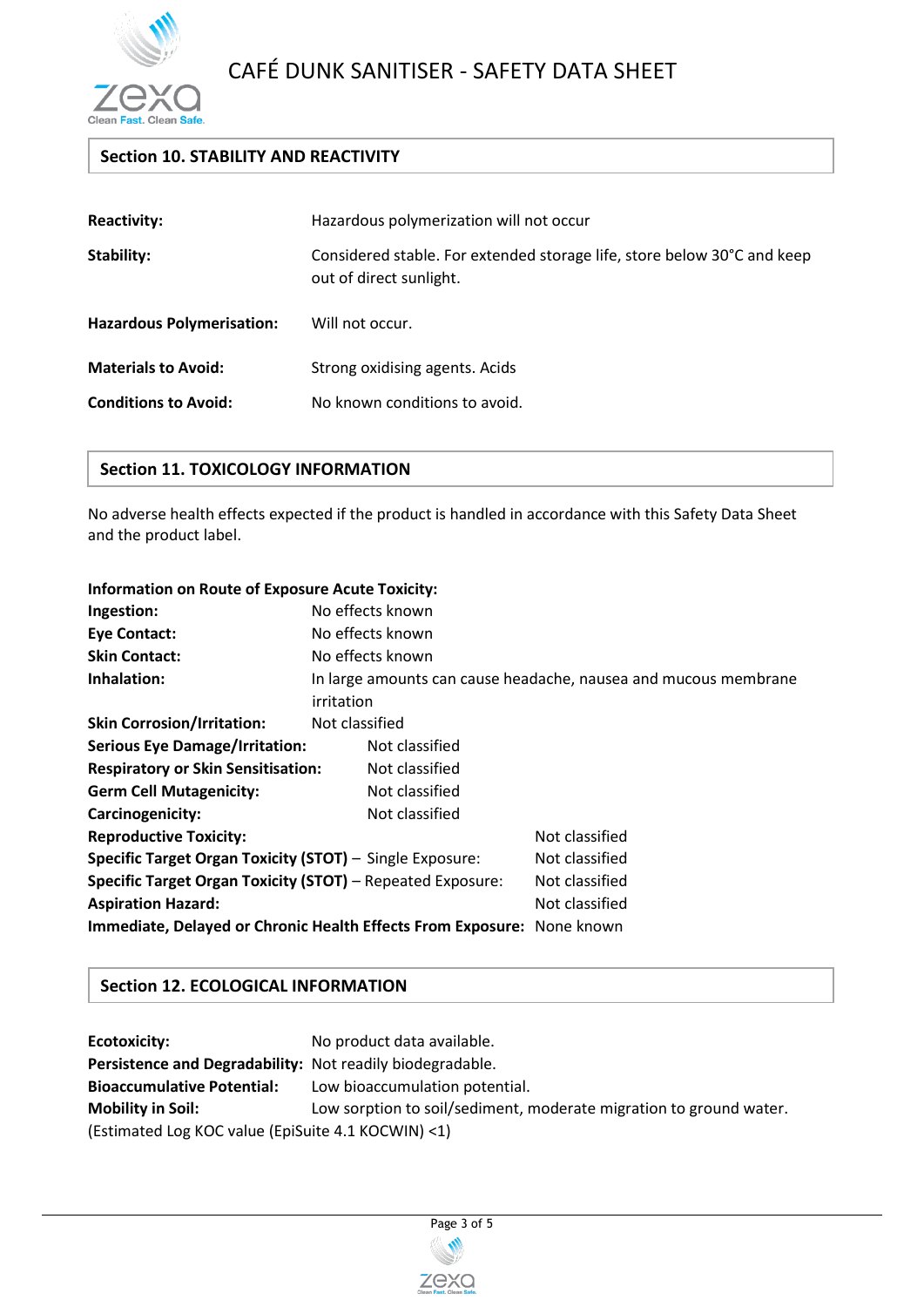

## **Section 13. DISPOSAL CONSIDERATIONS**

**Disposal methods:** Refer to Waste Management Authority. Dispose of contents/container in accordance with Local/regional/national/international regulations.

## **Section 14. TRANSPORT INFORMATION**

Not classified as Dangerous Goods by the criteria of the Australian Dangerous Goods Code (ADG 7.3) for transport by Road and Rail.

| <b>UN Number:</b>                                    | Not Applicable |
|------------------------------------------------------|----------------|
| <b>Proper Shipping Name or Technical Name:</b>       | Not Applicable |
| <b>Transport Hazard Class:</b>                       | Not Applicable |
| <b>Packing Group:</b>                                | Not Applicable |
| <b>Environmental hazards for Transport Purposes:</b> | Not Applicable |

None of the components of this product is considered by IMO to be a Marine Pollutant

## **Section 15. REGULATORY INFORMATION**

## **Poisons Schedule (SUSDP):** Not applicable **HSNO Approval Code:** HSR002530

All ingredients are listed in the Australia Inventory of Chemical Substances (AICS). This document has been produced in accordance with the requirements of the Globally Harmonised System of Classification and Labelling.

## **Section 16. OTHER INFORMATION**

## Date of issue: 29<sup>th</sup> September 2020

This MSDS summarizes at the date of issue our best knowledge of the health and safety hazard information of this product, and how to safely handle and use this product in the workplace. Since the supplier cannot anticipate or control the conditions under which the product may be used, each user must, prior to usage, review this MSDS in the context of how the user intends to handle and use the product in the workplace. If clarification or further information is needed to ensure that an appropriate assessment can be made, the user should contact this supplier

## **Abbreviations and acronyms:**

ADG Code: Australian Code for the Transport of Dangerous Goods by Road and Rail. AICS: Australian Inventory of Chemical Substances.